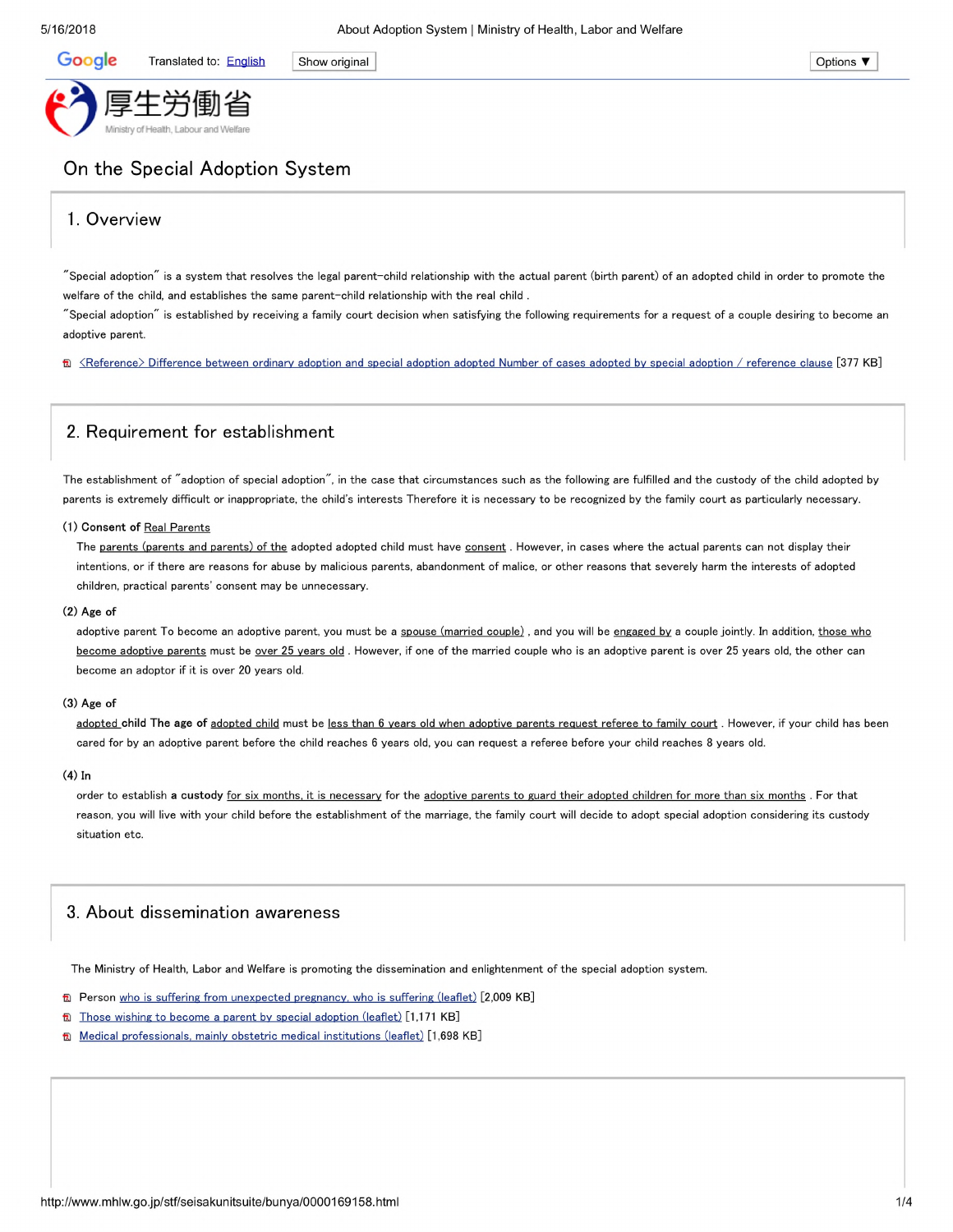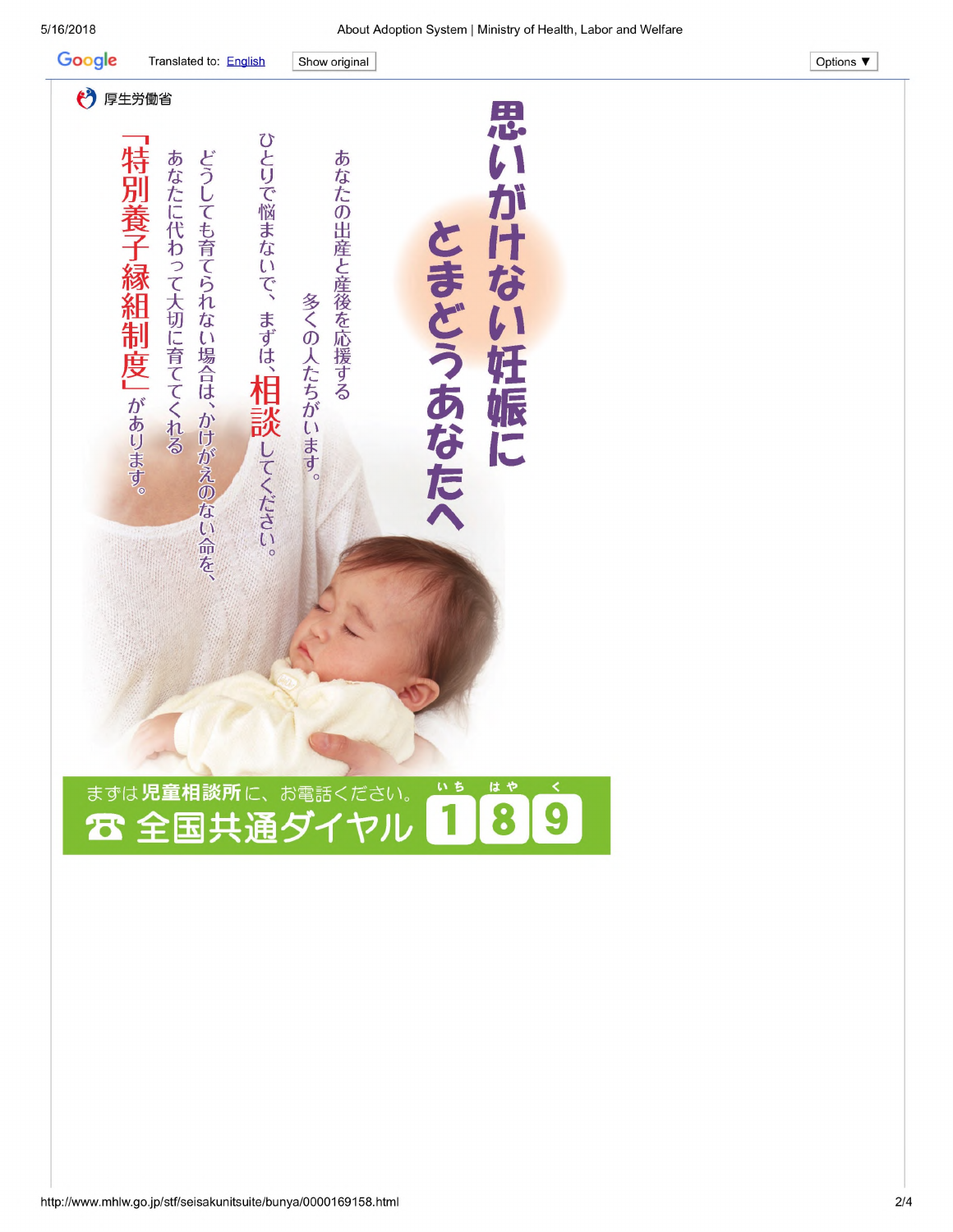

## by private mediation mechanisms

The law on the protection of children concerning adoption of adoption by private mediation mechanism will be enforced on April 1,

- fD Act on protection of children concerning mediation of adoption bv private mediation agency [589KB]
- © Enforcement Order of the Act on Protection of Children pertaining to Adoption of Adoption bv Private Spending Agency [73KB]
- © Enforcement regulations on laws on protection of children concerning adoption of adoption bv private mediation agency [804 KB]
- © Guidelines for private-sector mediation agencies to properly carry out duties related to adoption T180 KBl
- © Regarding the enforcement of the law, etc, concerning protection of children concerning adoption of adoption bv private mediation agency (notification) [688 KB]
- **Form No. 1 (application form)** [94 KB]
- **Form No. 2 (fee table)** [75 KB]
- **Form 4 (Application for re-issuance of permit)** [58KB]
- **M** The style 5th (permit certificate application) [90KB]
- **Form No. 6 (Abolition Notification Form)** [57 KB]

<http://www.mhlw.go.jp/stf/seisakunitsuite/bunya/0000169158.html> 3/4